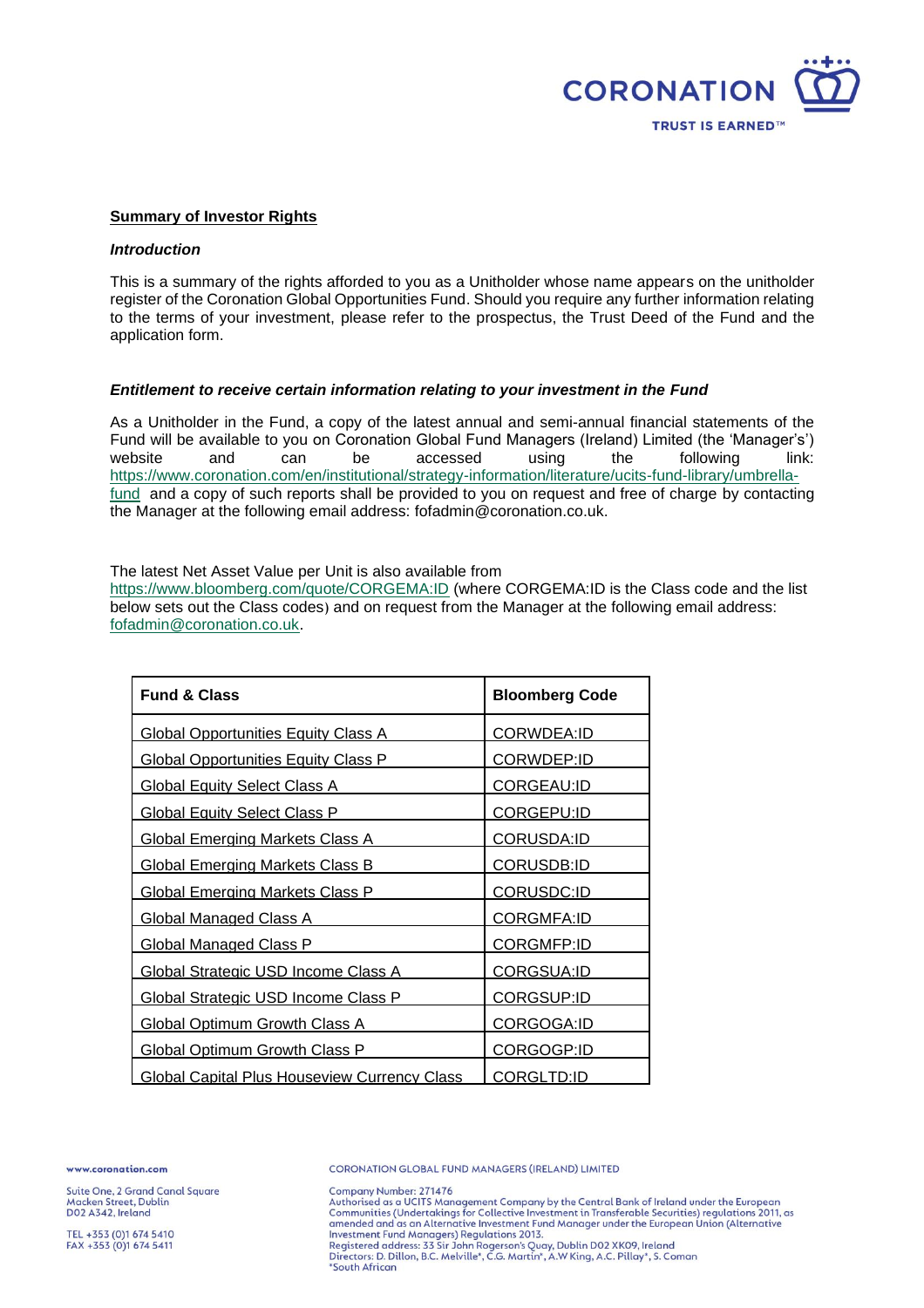

| <b>Fund &amp; Class</b>                             | <b>Bloomberg Code</b> |
|-----------------------------------------------------|-----------------------|
| Global Capital Plus EUR Hedged Class A              | <b>CORGLTE:ID</b>     |
| Global Capital Plus GBP Hedged Class A              | CORGLTG:ID            |
| Global Capital Plus USD Hedged Class A              | CORGLTF:ID            |
| <b>Global Capital Plus Houseview Currency Class</b> | CORGLTP:ID            |
| Global Capital Plus USD Hedged Class P              | CORGLPU:ID            |
| Global Capital Plus GBP Hedged Class P              | CORGLPG:ID            |

The current prospectus of the Fund is also available on the Manager's website and can be accessed using the following link:

[https://www.coronation.com/en/institutional/strategy-information/literature/ucits-fund-library/umbrella](https://www.coronation.com/en/institutional/strategy-information/literature/ucits-fund-library/umbrella-fund)[fund](https://www.coronation.com/en/institutional/strategy-information/literature/ucits-fund-library/umbrella-fund) and a paper copy of which will be delivered to you on request and free of charge by contacting the Manager at the following email address: [fofadmin@coronation.co.uk.](mailto:fofadmin@coronation.co.uk)

# *Entitlement to redeem your interest in the Fund*

Unitholders in the Fund are entitled to redeem their unitholding and receive the redemption proceeds relating to such unitholding within the timeframe and subject to such conditions as detailed in the Fund's prospectus.

## *Voting rights and related matters*

Save to the extent that a Unitholder has chosen to invest in Units which do not carry voting rights, a Unitholder has the right to vote (whether in general meeting or, where so permitted under the Fund's Trust Deed, by way of a written resolution) on unitholder resolutions relating to the Fund, relevant Sub-Fund or Class in accordance with the conditions set down in the Fund's prospectus.

## *Entitlement to make a complaint*

As a Unitholder in the Fund, you are entitled to make a complaint free of charge. Any such complaint must be handled by the Manager promptly and effectively.

You also have the right to refer the relevant complaint to the Financial Services and Pensions Ombudsman after following the Fund's complaints process if you are still not satisfied with the response received.

Further information on the complaints policy relating to the Fund is available from by contacting the Manager at the following email address: fofadmin@coronation.co.uk.